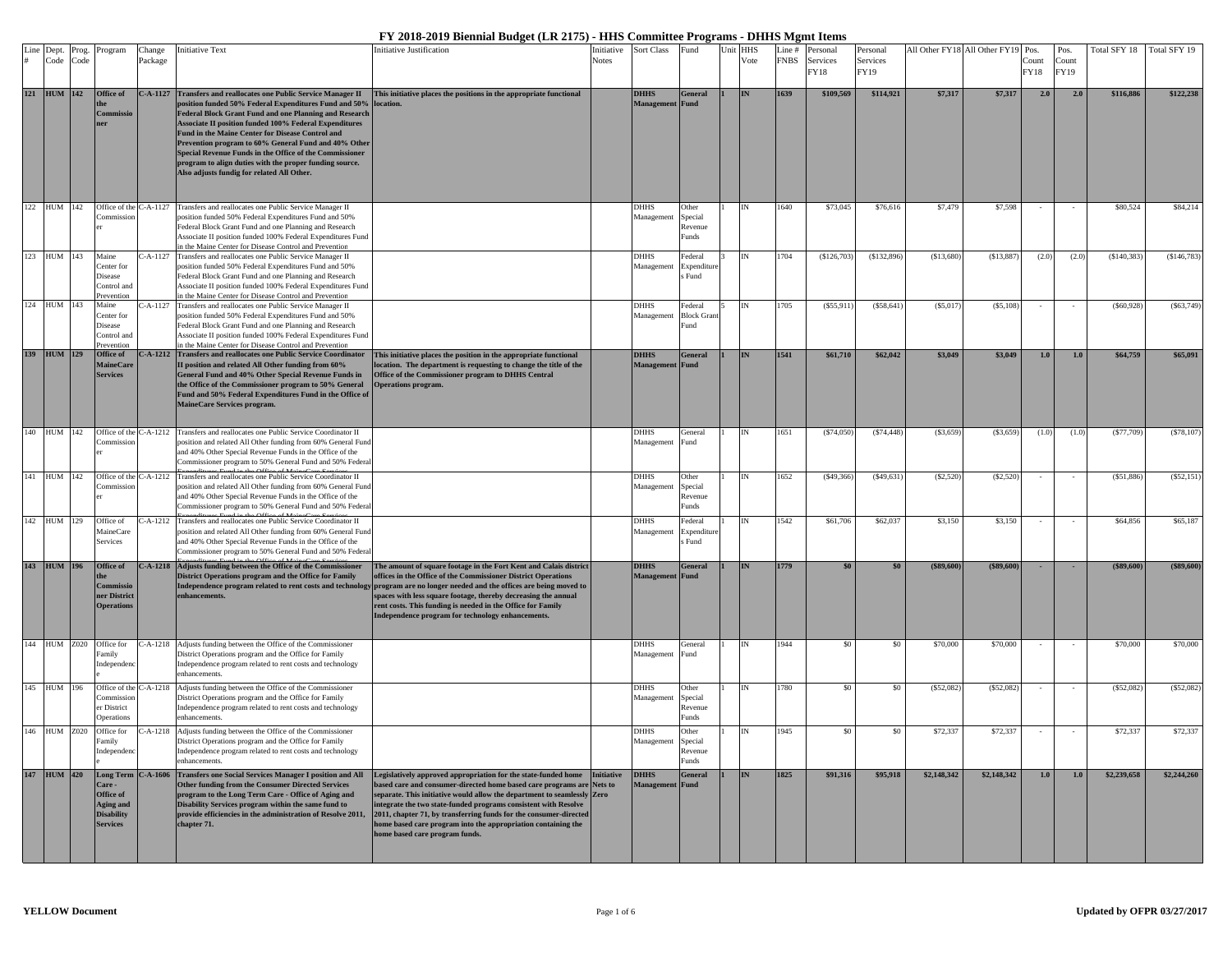| Line | Dept.<br>Code       | Prog.<br>Code | Program                                                                      | Change<br>Package | <b>Initiative Text</b>                                                                                                                                                                                                                                                                                                                                                                                               | Initiative Justification                                                                                                                          | Initiative<br><b>Notes</b>           | Sort Class                             | Fund                                       |    | Unit HHS<br>Vote | Line #<br><b>FNBS</b> | Personal<br>Services | Personal<br>Services |                | All Other FY18 All Other FY19 | Pos.<br>Count | Pos.<br>Count | Total SFY 18    | Total SFY 19   |
|------|---------------------|---------------|------------------------------------------------------------------------------|-------------------|----------------------------------------------------------------------------------------------------------------------------------------------------------------------------------------------------------------------------------------------------------------------------------------------------------------------------------------------------------------------------------------------------------------------|---------------------------------------------------------------------------------------------------------------------------------------------------|--------------------------------------|----------------------------------------|--------------------------------------------|----|------------------|-----------------------|----------------------|----------------------|----------------|-------------------------------|---------------|---------------|-----------------|----------------|
|      |                     |               |                                                                              |                   |                                                                                                                                                                                                                                                                                                                                                                                                                      |                                                                                                                                                   |                                      |                                        |                                            |    |                  |                       | FY18                 | <b>FY19</b>          |                |                               | FY18          | <b>FY19</b>   |                 |                |
|      | 148 HUM Z215        |               | Consume:<br>Directed<br>Services                                             | $C-A-1606$        | Transfers one Social Services Manager I position and All Othe<br>unding from the Consumer Directed Services program to the<br>Long Term Care - Office of Aging and Disability Services<br>program within the same fund to provide efficiencies in the<br>administration of Resolve 2011, chapter 71.                                                                                                                 |                                                                                                                                                   | Initiative                           | <b>DHHS</b><br>Nets to Zero Management | General<br>Fund                            |    |                  | 2152                  | (S91,316)            | $($ \$95,918)        | (S2, 148, 342) | (S2, 148, 342)                | (1.0)         | (1.0)         | $(\$2,239,658)$ | (S2, 244, 260) |
|      |                     |               | 149 HUM Z198 Mental<br>Health<br>Services -<br>Communit                      |                   | the Developmental Services - Community program and one location.<br>Health Program Manager position from the Mental Health<br>Services - Community program to the Brain Injury<br>program within the same fund and adjusts related All<br>Other.                                                                                                                                                                     | C-A-1608 Transfers 2 Human Services Caseworker positions from This initiative places the positions in the appropriate functional                  | <b>Initiative</b><br>Nets to<br>Zero | <b>DHHS</b><br>Management              | <b>General</b><br><b>Fund</b>              |    | <b>IN</b>        | 2048                  | (S82,702)            | (S86,770)            | (S6.097)       | (S6.097)                      | (1.0)         | (1.0)         | (\$88,799)      | (\$92,867)     |
|      |                     |               | 150 HUM Z208 Developmen C-A-1608<br>tal Services<br>Community                |                   | Transfers 2 Human Services Caseworker positions from the<br>Developmental Services - Community program and one Health<br>Program Manager position from the Mental Health Services -<br>'ommunity program to the Brain Injury program within the<br>ame fund and adjusts related All Other.                                                                                                                           |                                                                                                                                                   | Initiative                           | DHHS<br>Nets to Zero Management        | General<br>Fund                            | 60 | IN               | 2118                  | (\$140,691)          | (\$147,599)          | (S12, 194)     | (\$12,194)                    | (2.0)         | (2.0)         | (\$152,885      | \$159,793      |
|      |                     |               | 151 HUM Z213 Brain Injury C-A-1608                                           |                   | Transfers 2 Human Services Caseworker positions from the<br>Developmental Services - Community program and one Health<br>Program Manager position from the Mental Health Services -<br>Community program to the Brain Injury program within the<br>same fund and adjusts related All Other.                                                                                                                          |                                                                                                                                                   | Initiative<br>Nets to Zero           | <b>DHHS</b><br>Management              | General<br>Fund.                           |    | IN               | 2143                  | \$223,393            | \$234,369            | \$18,291       | \$18,291                      | 3.0           | 3.0           | \$241,684       | \$252,660      |
|      |                     |               | 152 HUM 142 Office of<br>Commissi                                            |                   | position and one Public Service Manager II position and<br>related All Other from 100% Developmental Services -<br>Community program, General Fund to 60% General Fund<br>and 40% Other Special Revenue Funds within the Office of<br>the Commissioner program.                                                                                                                                                      | C-A-1609 Transfers and reallocates one Public Service Executive II This initiative places the positions in the appropriate functional<br>location |                                      | <b>DHHS</b><br>Management              | <b>General</b><br>Fund                     |    | <b>IN</b>        | 1657                  | \$152,390            | \$156,295            | \$7,317        | \$7,317                       | 2.0           | 2.0           | \$159,707       | \$163,612      |
|      |                     |               | HUM Z208 Developmer<br>tal Services<br>Community                             |                   | C-A-1609 Transfers and reallocates one Public Service Executive II<br>position and one Public Service Manager II position and relate<br>All Other from 100% Developmental Services - Community<br>program, General Fund to 60% General Fund and 40% Other                                                                                                                                                            |                                                                                                                                                   |                                      | <b>DHHS</b><br>Management              | <b>Teneral</b><br>Fund                     |    |                  | 2119                  | (\$253,985)          | (S260, 493)          | (S7, 317)      | (S7.317)                      | (2.0)         | (2.0)         | (\$261,302]     | (\$267,810)    |
|      | 154 HUM 142         |               | 'ommissi                                                                     |                   | Office of the C-A-1609 Transfers and reallocates one Public Service Executive II<br>position and one Public Service Manager II position and related<br>All Other from 100% Developmental Services - Community<br>program, General Fund to 60% General Fund and 40% Other                                                                                                                                             |                                                                                                                                                   |                                      | DHHS<br>Management                     | Other<br>Snecial<br>Revenue<br>unds        |    |                  | 1658                  | \$101,595            | \$104,198            | \$4,877        | \$4.877                       |               |               | \$106.472       | \$109,075      |
|      | 155 HUM 307         |               | Office of<br><b>Child and</b><br>Family<br><b>Services</b><br><b>Central</b> | $-.A-1702$        | <b>Transfers and reallocates one Public Service Coordinator</b><br>II position, 2 Social Services Program Specialist I positions<br>and one Social Services Program Specialist II position and<br>related All Other from 100% Mental Health Services -<br>Children program, General Fund to 72% General Fund<br>and 28% Other Special Revenue Funds in the Office of<br>Child and Family Services - Central program. | This initiative places the positions in the appropriate functional<br>location.                                                                   |                                      | <b>DHHS</b><br>Management              | <b>General</b><br><b>Fund</b>              |    | <b>IN</b>        | 1818                  | \$248,484            | \$259,844            | \$17,559       | \$17,559                      | 4.0           | 4.0           | \$266,043       | \$277,403      |
|      | 156 HUM Z206 Mental |               | Health<br>Services -<br>Children                                             |                   | C-A-1702 Transfers and reallocates one Public Service Coordinator II<br>position, 2 Social Services Program Specialist I positions and<br>one Social Services Program Specialist II position and related<br>All Other from 100% Mental Health Services - Children                                                                                                                                                    |                                                                                                                                                   |                                      | <b>DHHS</b><br>Management              | General<br>Fund                            |    |                  | 2107                  | (S345, 118)          | ( \$360, 900)        | (S17, 559)     | (S17, 559)                    | (4.0)         | (4.0)         | (\$362,677      | (S378, 459)    |
|      | 157 HUM 307         |               | Office of<br>Child and<br>Family<br>Services -                               | $- A - 1702$      | Transfers and reallocates one Public Service Coordinator II<br>position, 2 Social Services Program Specialist I positions and<br>one Social Services Program Specialist II position and related<br>All Other from 100% Mental Health Services - Children                                                                                                                                                             |                                                                                                                                                   |                                      | DHHS<br>Management                     | Other<br>Special<br>Revenue<br><b>unds</b> |    |                  | 1819                  | \$96,634             | \$101,056            | \$12,107       | \$12,332                      |               |               | \$108,741       | \$113,388      |
|      | 158 HUM 307         |               | Office of<br><b>Child and</b><br>Family<br>Services -<br>Central             | $-.A-1709$        | Transfers and reallocates one Public Service Manager II<br>oosition and 2 Social Services Supervisor positions and<br>related All Other from 82% General Fund and 18% Other<br>Special Revenue Funds in the Office of Child and Family<br>Services - District program to 72% General Fund and 28%<br>Other Special Revenue Funds in the Office of Child and<br>Family Services - Central program.                    | This initiative places the positions in the appropriate functional<br>ocation                                                                     |                                      | <b>DHHS</b><br>Management              | <b>General</b><br>Fund                     |    |                  | 1820                  | \$223,446            | \$226,703            | \$13,170       | \$13,170                      | 3.0           | 3.0           | \$236,616       | \$239,873      |
| 159  | HUM 452             |               | Office of<br>Child and<br>Family<br>Services -<br>District                   | $- A - 1709$      | Transfers and reallocates one Public Service Manager II<br>position and 2 Social Services Supervisor positions and related<br>All Other from 82% General Fund and 18% Other Special<br>Revenue Funds in the Office of Child and Family Services -<br>District program to 72% General Fund and 28% Other Special                                                                                                      |                                                                                                                                                   |                                      | DHHS<br>Management                     | General<br>Fund                            |    |                  | 1834                  | (S254, 479)          | (S258, 185)          | (\$14,999      | (S14,999)                     | (3.0)         | (3.0)         | (S269, 478)     | (S273, 184)    |

R F d'Albany de l'Albany de l'Albany de l'Albany de l'Albany de l'Albany de l'Albany de l'Albany de l'Albany d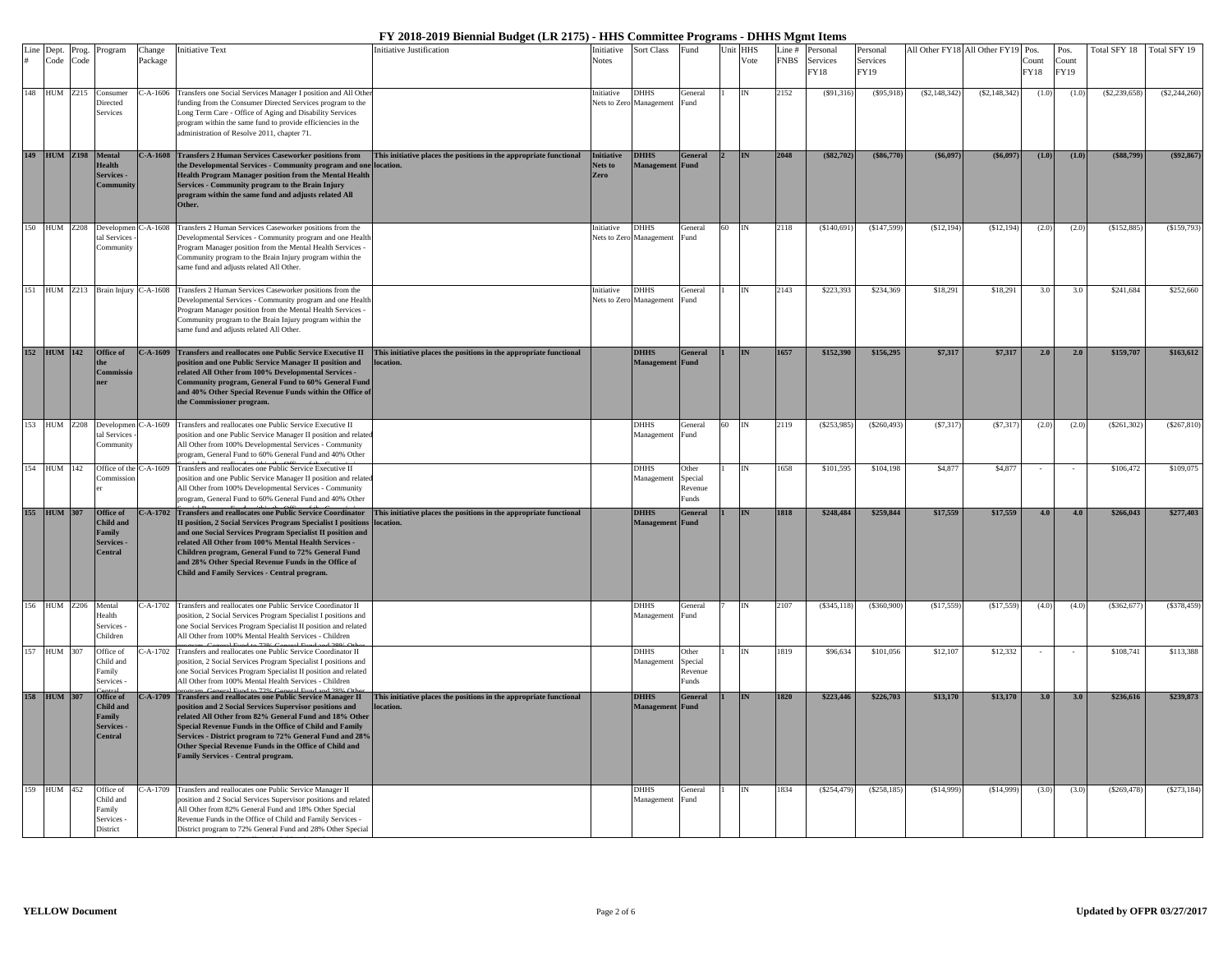|     | Line Dept.<br>Code | Prog.<br>Code | Program                            | Change<br>Package | <b>Initiative Text</b>                                                                                                                | <b>Initiative Justification</b>                                                                                                                                                                | Initiative<br><b>Notes</b> | <b>Sort Class</b>                      | Fund                   | Unit | HHS<br>Vote | Line #<br><b>FNBS</b> | Personal<br>Services | Personal<br>Services |           | All Other FY18 All Other FY19 | Pos.<br>Count | Pos.<br>Count | Fotal SFY 18 | Total SFY 19 |
|-----|--------------------|---------------|------------------------------------|-------------------|---------------------------------------------------------------------------------------------------------------------------------------|------------------------------------------------------------------------------------------------------------------------------------------------------------------------------------------------|----------------------------|----------------------------------------|------------------------|------|-------------|-----------------------|----------------------|----------------------|-----------|-------------------------------|---------------|---------------|--------------|--------------|
|     |                    |               |                                    |                   |                                                                                                                                       |                                                                                                                                                                                                |                            |                                        |                        |      |             |                       | FY18                 | FY19                 |           |                               | FY18          | FY19          |              |              |
|     | 160 HUM 307        |               | Office of                          | $- A - 1709$      | Transfers and reallocates one Public Service Manager II                                                                               |                                                                                                                                                                                                |                            | <b>DHHS</b>                            | Other                  |      |             | 1821                  | \$86,896             | \$88,157             | \$9,816   | \$9,880                       | $\sim$        |               | \$96,712     | \$98,037     |
|     |                    |               | Child and<br>Family                |                   | position and 2 Social Services Supervisor positions and related<br>All Other from 82% General Fund and 18% Other Special              |                                                                                                                                                                                                |                            | Management                             | Special<br>Revenue     |      |             |                       |                      |                      |           |                               |               |               |              |              |
|     |                    |               | Services                           |                   | Revenue Funds in the Office of Child and Family Services -                                                                            |                                                                                                                                                                                                |                            |                                        | Funds                  |      |             |                       |                      |                      |           |                               |               |               |              |              |
| 161 | HUM 452            |               | Central<br>Office of               | -A-1709           | District program to 72% General Fund and 28% Other Special<br>Transfers and reallocates one Public Service Manager II                 |                                                                                                                                                                                                |                            | <b>DHHS</b>                            | Other                  |      |             | 1835                  | (S55, 863)           | ( \$56,675]          | (\$5,26"  | (S5, 294)                     |               |               | (S61, 130)   | (S61, 969)   |
|     |                    |               | Child and                          |                   | position and 2 Social Services Supervisor positions and related                                                                       |                                                                                                                                                                                                |                            | Management                             | Special                |      |             |                       |                      |                      |           |                               |               |               |              |              |
|     |                    |               | Family<br>Services                 |                   | All Other from 82% General Fund and 18% Other Special<br>Revenue Funds in the Office of Child and Family Services -                   |                                                                                                                                                                                                |                            |                                        | Revenue<br>Funds       |      |             |                       |                      |                      |           |                               |               |               |              |              |
|     |                    |               | District                           |                   | District program to 72% General Fund and 28% Other Special                                                                            |                                                                                                                                                                                                |                            |                                        |                        |      |             |                       |                      |                      |           |                               |               |               |              |              |
| 162 | <b>HUM</b> 453     |               | Office of<br>Family                |                   | C-A-1804 Transfers and reallocates 2 Eligibility Specialist positions<br>and related All Other from 45% General Fund and 55%          | This initiative aligns the positions in the appropriate functional<br>ocation and corrects allocation of the positions. These positions                                                        |                            | <b>DHHS</b><br>Management              | <b>General</b><br>Fund |      | <b>IN</b>   | 1843                  | $(\$62,020)$         | $(\$63,732)$         | (\$5,487) | (\$5,487)                     | (1.0)         | (1.0)         | $(\$67,507)$ | (\$69,219)   |
|     |                    |               | Independer                         |                   | Other Special Revenue Funds in the Office for Family                                                                                  | were originally established in the regional office and have been                                                                                                                               |                            |                                        |                        |      |             |                       |                      |                      |           |                               |               |               |              |              |
|     |                    |               | ce - District                      |                   | Independence-District program to 50% General Fund and                                                                                 | relocated to the central office for the Automated Client Eligibility<br>50% Other Special Revenue Funds in the Office for Family System (ACES) Help Desk, in order to assist staff with issues |                            |                                        |                        |      |             |                       |                      |                      |           |                               |               |               |              |              |
|     |                    |               |                                    |                   | Independence program.                                                                                                                 | related to technology upgrades.                                                                                                                                                                |                            |                                        |                        |      |             |                       |                      |                      |           |                               |               |               |              |              |
| 163 | <b>HUM Z020</b>    |               | Office for                         | $C-A-1804$        | Transfers and reallocates 2 Eligibility Specialist positions and                                                                      |                                                                                                                                                                                                |                            | <b>DHHS</b>                            | General                |      |             | 1946                  | \$68,913             | \$70,818             | \$6,097   | \$6,097                       | 2.0           | 2.0           | \$75,010     | \$76,915     |
|     |                    |               | Family<br>Independer               |                   | related All Other from 45% General Fund and 55% Other<br>Special Revenue Funds in the Office for Family Independence                  |                                                                                                                                                                                                |                            | Management                             | Fund                   |      |             |                       |                      |                      |           |                               |               |               |              |              |
|     |                    |               |                                    |                   | District program to 50% General Fund and 50% Other Special                                                                            |                                                                                                                                                                                                |                            |                                        |                        |      |             |                       |                      |                      |           |                               |               |               |              |              |
|     | 164 HUM 453        |               | Office of                          | $C-A-1804$        | Revenue Funds in the Office for Family Independence program<br>Transfers and reallocates 2 Eligibility Specialist positions and       |                                                                                                                                                                                                |                            | DHHS                                   | Other                  |      |             | 1844                  | (S75, 801)           | (S77, 895)           | (S9, 46)  | (S9, 531)                     | (1.0)         | (1.0)         | (S85, 262)   | (S87, 426)   |
|     |                    |               | amily                              |                   | related All Other from 45% General Fund and 55% Other                                                                                 |                                                                                                                                                                                                |                            | Management                             | Special                |      |             |                       |                      |                      |           |                               |               |               |              |              |
|     |                    |               | Independer<br>- District           |                   | Special Revenue Funds in the Office for Family Independence<br>District program to 50% General Fund and 50% Other Special             |                                                                                                                                                                                                |                            |                                        | Revenue<br>Funds       |      |             |                       |                      |                      |           |                               |               |               |              |              |
|     |                    |               |                                    |                   | Revenue Funds in the Office for Family Independence prograr                                                                           |                                                                                                                                                                                                |                            |                                        |                        |      |             |                       |                      |                      |           |                               |               |               |              |              |
|     | 165 HUM Z020       |               | Office for<br>amily                | $2-A-1804$        | Transfers and reallocates 2 Eligibility Specialist positions and<br>related All Other from 45% General Fund and 55% Other             |                                                                                                                                                                                                |                            | <b>DHHS</b><br>Management              | Other<br>Special       |      |             | 1947                  | \$68,908             | \$70,809             | \$8,601   | \$8,664                       |               |               | \$77,509     | \$79,473     |
|     |                    |               | Independer                         |                   | Special Revenue Funds in the Office for Family Independence                                                                           |                                                                                                                                                                                                |                            |                                        | Revenue                |      |             |                       |                      |                      |           |                               |               |               |              |              |
|     |                    |               |                                    |                   | District program to 50% General Fund and 50% Other Special<br>Revenue Funds in the Office for Family Independence program             |                                                                                                                                                                                                |                            |                                        | Funds                  |      |             |                       |                      |                      |           |                               |               |               |              |              |
| 166 | <b>HUM</b> 129     |               | Office of                          | $- A - 1806$      | Transfers and reallocates one Public Service Coordinator                                                                              | This initiative places the position in the appropriate functional                                                                                                                              | <b>Initiative</b>          | <b>DHHS</b>                            | <b>General</b>         |      |             | 1553                  | (\$61,968)           | $(\$62.313)$         | (\$3,049) | (S3,049)                      | $\sim$        | $\sim$        | $(\$65,017)$ | (\$65,362)   |
|     |                    |               | <b>MaineCar</b><br><b>Services</b> |                   | II position and associated All Other from 50% General<br>Fund and 50% Federal Expenditures Fund in the Office of                      | ocation.                                                                                                                                                                                       | Nets to<br>Zero            | Management                             | Fund                   |      |             |                       |                      |                      |           |                               |               |               |              |              |
|     |                    |               |                                    |                   | MaineCare Services program to 50% General Fund and<br>50% Other Special Revenue Funds in the Office for Family                        |                                                                                                                                                                                                |                            |                                        |                        |      |             |                       |                      |                      |           |                               |               |               |              |              |
|     |                    |               |                                    |                   | Independence program.                                                                                                                 |                                                                                                                                                                                                |                            |                                        |                        |      |             |                       |                      |                      |           |                               |               |               |              |              |
| 167 | <b>HUM Z020</b>    |               | Office for                         | C-A-1806          | Transfers and reallocates one Public Service Coordinator II                                                                           |                                                                                                                                                                                                | nitiative                  | <b>DHHS</b>                            | General                |      |             | 1948                  | \$61,972             | \$62,318             | \$3,049   | \$3,049                       | 1.0           | 1.0           | \$65,021     | \$65,367     |
|     |                    |               | Family                             |                   | position and associated All Other from 50% General Fund and                                                                           |                                                                                                                                                                                                |                            | Nets to Zero Management                | Fund                   |      |             |                       |                      |                      |           |                               |               |               |              |              |
|     |                    |               | Independen                         |                   | 50% Federal Expenditures Fund in the Office of MaineCare<br>Services program to 50% General Fund and 50% Other Specia                 |                                                                                                                                                                                                |                            |                                        |                        |      |             |                       |                      |                      |           |                               |               |               |              |              |
|     |                    |               |                                    |                   | Revenue Funds in the Office for Family Independence program                                                                           |                                                                                                                                                                                                |                            |                                        |                        |      |             |                       |                      |                      |           |                               |               |               |              |              |
|     | 168 HUM Z020       |               | Office for<br>Family               |                   | C-A-1806 Transfers and reallocates one Public Service Coordinator II<br>position and associated All Other from 50% General Fund and   |                                                                                                                                                                                                | nitiative                  | <b>DHHS</b><br>Nets to Zero Management | Other<br>Special       |      |             | 1949                  | \$61,968             | \$62,313             | \$5,219   | \$5,231                       |               |               | \$67,187     | \$67,544     |
|     |                    |               | Independer                         |                   | 50% Federal Expenditures Fund in the Office of MaineCare                                                                              |                                                                                                                                                                                                |                            |                                        | Revenue                |      |             |                       |                      |                      |           |                               |               |               |              |              |
|     |                    |               |                                    |                   | Services program to 50% General Fund and 50% Other Specia<br>Revenue Funds in the Office for Family Independence program              |                                                                                                                                                                                                |                            |                                        | Funds                  |      |             |                       |                      |                      |           |                               |               |               |              |              |
| 169 | HUM 129            |               | Office of                          | $-A-1806$         | Transfers and reallocates one Public Service Coordinator II                                                                           |                                                                                                                                                                                                | nitiative                  | <b>DHHS</b>                            | Federal                |      |             | 1554                  | (S61, 972)           | (S62, 318)           | (S5, 219) | (S5, 231)                     | (1.0)         | (1.0)         | (S67, 191)   | (S67, 549)   |
|     |                    |               | MaineCare<br>Services              |                   | position and associated All Other from 50% General Fund and<br>50% Federal Expenditures Fund in the Office of MaineCare               |                                                                                                                                                                                                | Nets to Zero               | Management                             | Expenditu<br>Fund      |      |             |                       |                      |                      |           |                               |               |               |              |              |
|     |                    |               |                                    |                   | Services program to 50% General Fund and 50% Other Specia                                                                             |                                                                                                                                                                                                |                            |                                        |                        |      |             |                       |                      |                      |           |                               |               |               |              |              |
|     |                    |               |                                    | $C-A-1808$        | Revenue Funds in the Office for Family Independence program<br>Transfers and reallocates one Office Associate II                      |                                                                                                                                                                                                |                            |                                        |                        |      | <b>IN</b>   | 1781                  | (\$40,303)           | (\$42,404)           | (\$3,902) | (\$3,902)                     |               |               | (\$44,205)   | (\$46,306    |
|     | 170 HUM 196        |               | Office of                          |                   | Supervisor position and related All Other from 64%                                                                                    | This initiative places the position in the appropriate functional<br>ocation.                                                                                                                  |                            | <b>DHHS</b><br>Management              | <b>General</b><br>Fund |      |             |                       |                      |                      |           |                               | (1.0)         | (1.0)         |              |              |
|     |                    |               | Commissi<br>ner District           |                   | General Fund and 36% Other Special Revenue Funds in<br>the Office of the Commissioner District Operations                             |                                                                                                                                                                                                |                            |                                        |                        |      |             |                       |                      |                      |           |                               |               |               |              |              |
|     |                    |               | <b>Operations</b>                  |                   | program to 45% General Fund and 55% Other Special                                                                                     |                                                                                                                                                                                                |                            |                                        |                        |      |             |                       |                      |                      |           |                               |               |               |              |              |
|     |                    |               |                                    |                   | Revenue Funds in the Office for Family Independence-<br>District program.                                                             |                                                                                                                                                                                                |                            |                                        |                        |      |             |                       |                      |                      |           |                               |               |               |              |              |
|     |                    |               |                                    |                   |                                                                                                                                       |                                                                                                                                                                                                |                            |                                        |                        |      |             |                       |                      |                      |           |                               |               |               |              |              |
|     | 171 HUM 453        |               | Office of<br>Family                |                   | C-A-1808 Transfers and reallocates one Office Associate II Supervisor<br>position and related All Other from 64% General Fund and 369 |                                                                                                                                                                                                |                            | DHHS<br>Management                     | General<br>Fund        |      |             | 1847                  | \$28,338             | \$29,816             | \$2,744   | \$2,744                       | 1.0           | 1.0           | \$31,082     | \$32,560     |
|     |                    |               | Independen                         |                   | Other Special Revenue Funds in the Office of the Commission                                                                           |                                                                                                                                                                                                |                            |                                        |                        |      |             |                       |                      |                      |           |                               |               |               |              |              |
|     | 172 HUM 196        |               | - District<br>Office of the        | $C-A-1808$        | District Operations program to 45% General Fund and 55%<br>Transfers and reallocates one Office Associate II Supervisor               |                                                                                                                                                                                                |                            | DHHS                                   | Other                  |      |             | 1782                  | (\$22,670)           | (S23, 853)           | (S3,025)  | (S3,064)                      | $\sim$        |               | (\$25,695    | (S26, 917)   |
|     |                    |               | Commissio                          |                   | position and related All Other from 64% General Fund and 369                                                                          |                                                                                                                                                                                                |                            | Management                             | Special                |      |             |                       |                      |                      |           |                               |               |               |              |              |
|     |                    |               | er District<br>Operations          |                   | Other Special Revenue Funds in the Office of the Commission<br>District Operations program to 45% General Fund and 55%                |                                                                                                                                                                                                |                            |                                        | Revenue<br>Funds       |      |             |                       |                      |                      |           |                               |               |               |              |              |
|     | 173 HUM 453        |               | Office of                          | $C-A-1808$        | Transfers and reallocates one Office Associate II Supervisor                                                                          |                                                                                                                                                                                                |                            | <b>DHHS</b>                            | Other                  |      |             | 1848                  | \$34,635             | \$36,441             | \$4,621   | \$4,681                       |               |               | \$39,256     | \$41,122     |
|     |                    |               | Family<br>Independer               |                   | position and related All Other from 64% General Fund and 36%<br>Other Special Revenue Funds in the Office of the Commission           |                                                                                                                                                                                                |                            | Management                             | Special<br>Revenue     |      |             |                       |                      |                      |           |                               |               |               |              |              |
|     |                    |               | - District                         |                   | District Operations program to 45% General Fund and 55%                                                                               |                                                                                                                                                                                                |                            |                                        |                        |      |             |                       |                      |                      |           |                               |               |               |              |              |

O h S i l R F d i h Official f F il R F i d i h Official f i h Official f i h Official f in the U.S. of the U.S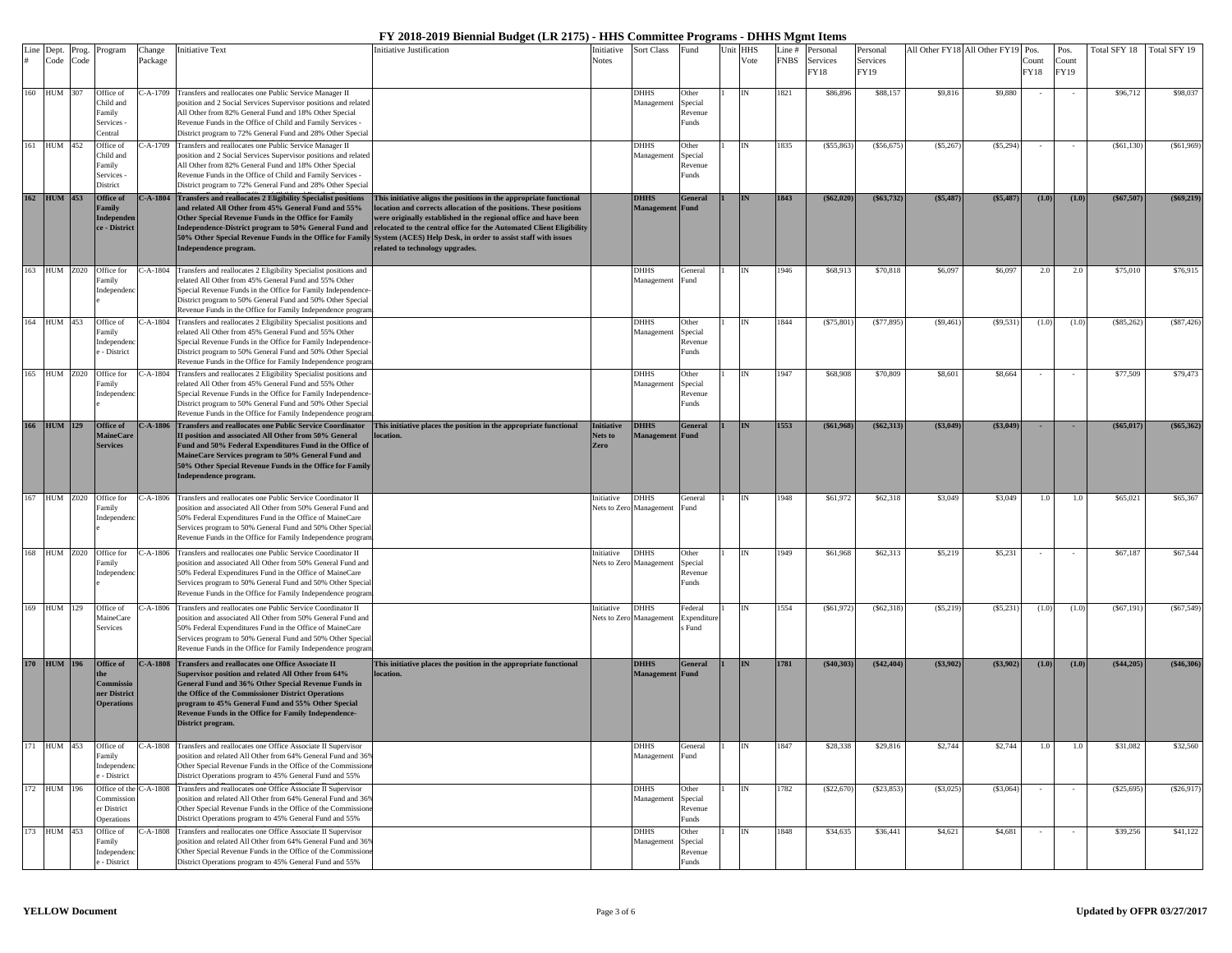|     | Dept.<br>Code       | Prog.<br>Code | Program                                                                             | Change<br>Package | nitiative Text                                                                                                                                                                                                                                                                                                                                                                                                                                                                                                                                                                                              | <b>Initiative Justification</b>                                                                                                                                                           | Initiative<br><b>Notes</b> | <b>Sort Class</b>                     | Fund                                 | Unit | <b>HHS</b><br>Vote | Line #<br><b>FNBS</b> | Personal<br>Services<br>FY18 | Personal<br>Services<br>FY19 |           | All Other FY18 All Other FY19 Pos. | Count<br>FY18 | Pos.<br>Count<br>FY19 | Total SFY 18 | Total SFY 19  |
|-----|---------------------|---------------|-------------------------------------------------------------------------------------|-------------------|-------------------------------------------------------------------------------------------------------------------------------------------------------------------------------------------------------------------------------------------------------------------------------------------------------------------------------------------------------------------------------------------------------------------------------------------------------------------------------------------------------------------------------------------------------------------------------------------------------------|-------------------------------------------------------------------------------------------------------------------------------------------------------------------------------------------|----------------------------|---------------------------------------|--------------------------------------|------|--------------------|-----------------------|------------------------------|------------------------------|-----------|------------------------------------|---------------|-----------------------|--------------|---------------|
|     | 174 HUM 100         |               | <b>Child</b><br>upport                                                              | $C-A-1809$        | Fund and 66.7% Federal Expenditures Fund to 34%<br>General Fund and 66% Federal Expenditures Fund within 34% state/66% federal split.<br>the same program and adjusts All Other related to STA-<br>CAP charges. Also, transfers and reallocates 86 positions<br>from 33.3% Other Special Revenue Funds and 66.7%<br>Federal Expenditures Fund to 34% Other Special Revenue<br>Funds and 66% Federal Expenditures Fund within the<br>same program and adjusts All Other related to STA-CAP<br>charges to be in line with federal match requirements.<br>Position detail on file with Bureau of Budget.       | Transfers and reallocates 93 positions from 33.3% General Transfers and reallocates positions that were established at a<br>33.3% state/66.6% federal split, but federal match requires a |                            | <b>DHHS</b><br>Management             | <b>General</b><br>Fund               |      | IN                 | 1519                  | \$59,957                     | \$61,399                     | \$0       | \$0\$                              | 86.0          | 86.0                  | \$59,957     | \$61,399      |
| 175 | <b>HUM</b>          | 100           | Child<br>upport                                                                     | C-A-1809          | Transfers and reallocates 93 positions from 33.3% General<br>Fund and 66.7% Federal Expenditures Fund to 34% General<br>Fund and 66% Federal Expenditures Fund within the same<br>program and adjusts All Other related to STA-CAP charges.                                                                                                                                                                                                                                                                                                                                                                 |                                                                                                                                                                                           |                            | DHHS<br>Management                    | Other<br>Special<br>Revenue<br>Funds |      |                    | 1521                  | \$46,024                     | \$47,169                     | \$1,536   | \$1,576                            | 93.0          | 93.0                  | \$47,560     | \$48,745      |
|     | 76 HUM 100          |               | Child<br>upport                                                                     | $C-A-1809$        | Transfers and reallocates 93 positions from 33.3% General<br>Fund and 66.7% Federal Expenditures Fund to 34% General<br>Fund and 66% Federal Expenditures Fund within the same<br>program and adjusts All Other related to STA-CAP charges.                                                                                                                                                                                                                                                                                                                                                                 |                                                                                                                                                                                           |                            | <b>DHHS</b><br>Management             | Federal<br>Expenditur<br>Fund        |      |                    | 1520                  | (\$105,981)                  | (\$108,568)                  | (S3, 538) | (\$3,624)                          | (179.0)       | (179.0)               | (\$109,519   | ( \$112,192)  |
|     | 177 HUM 143         |               | Maine<br><b>Center</b> for<br><b>Disease</b><br><b>Control</b><br>Prevention        |                   | C-A-1904 Transfers and reallocates one Public Service Manager II<br>position and related All Other from 100% Mental Health<br>Services - Community program, General Fund to 35%<br>General Fund and 65% Other Special Revenue Funds in<br>the Maine Center for Disease Control and Prevention<br>program.                                                                                                                                                                                                                                                                                                   | This initiative places the position in the appropriate functional<br>location.                                                                                                            |                            | <b>DHHS</b><br>Management             | <b>General</b><br>Fund               |      | IN                 | 1719                  | \$43,683                     | \$43,925                     | \$2,134   | \$2,134                            | 1.0           | 1.0                   | \$45,817     | \$46,059      |
|     | 178 HUM Z198 Mental |               | Health<br>Services -<br>Community                                                   |                   | C-A-1904 Transfers and reallocates one Public Service Manager II<br>position and related All Other from 100% Mental Health<br>Services - Community program, General Fund to 35% General<br>Fund and 65% Other Special Revenue Funds in the Maine<br>Center for Disease Control and Prevention program.                                                                                                                                                                                                                                                                                                      |                                                                                                                                                                                           |                            | DHHS<br>Management                    | General<br>Fund                      |      | IN                 | 2049                  | (\$124,807                   | (\$125,498                   | (S2, 134) | (S2, 134)                          | (1.0)         | (1.0)                 | (\$126,941)  | (\$127,632)   |
|     | 179 HUM 143         |               | Maine<br>Center for<br>Disease<br>Control and<br>Prevention                         | $-A-1904$         | Transfers and reallocates one Public Service Manager II<br>position and related All Other from 100% Mental Health<br>Services - Community program, General Fund to 35% General<br>Fund and 65% Other Special Revenue Funds in the Maine<br>Center for Disease Control and Prevention program                                                                                                                                                                                                                                                                                                                |                                                                                                                                                                                           |                            | DHHS<br>Management                    | Other<br>Special<br>≷evenue<br>Funds |      | <b>IN</b>          | 1721                  | \$81,124                     | \$81,573                     | \$6,803   | \$6,818                            |               |                       | \$87,927     | \$88,391      |
| 180 | <b>HUM</b> 143      |               | Maine<br><b>Center</b> for<br><b>Disease</b><br><b>Control</b><br><b>Prevention</b> |                   | C-A-1905 Transfers one Social Services Program Specialist II<br>position and related All Other from the Office of Substance location.<br>Abuse and Mental Health Services program to the Maine<br>Center for Disease Control and Prevention program within<br>the same fund. Also transfers and reallocates one<br>Education Specialist I position from 100% General Fund in<br>the Office of Substance Abuse and Mental Health Services<br>program to 50% General Fund and 50% Federal<br><b>Expenditures Fund in the Maine Center for Disease</b><br><b>Control and Prevention program.</b>               | This initiative places the positions in the appropriate functional                                                                                                                        |                            | <b>DHHS</b><br>Management             | General<br>Fund                      |      |                    | 1722                  | \$133,548                    | \$138,080                    | \$6,097   | \$6,097                            | 2.0           | 2.0                   | \$139,645    | \$144,177     |
|     | <b>HUM Z199</b>     |               | Office of<br>Substance<br>Abuse and<br>Mental<br>Health<br>Services                 | $-A-1905$         | Transfers one Social Services Program Specialist II position<br>and related All Other from the Office of Substance Abuse and<br>Mental Health Services program to the Maine Center for<br>Disease Control and Prevention program within the same fund.<br>Also transfers and reallocates one Education Specialist I<br>position from 100% General Fund in the Office of Substance                                                                                                                                                                                                                           |                                                                                                                                                                                           |                            | DHHS<br>Management                    | General<br>Fund                      |      |                    | 2065                  | (\$176,983                   | (S181, 834)                  | (S6,097)  | (S6,097)                           | (2.0)         | (2.0)                 | (\$183,080)  | ( \$187, 931) |
|     | 182 HUM 143         |               | Maine<br>Center for<br>Disease<br>Control and<br>Prevention                         |                   | '-A-1905 Transfers one Social Services Program Specialist II position<br>and related All Other from the Office of Substance Abuse and<br>Mental Health Services program to the Maine Center for<br>Disease Control and Prevention program within the same fund.<br>Also transfers and reallocates one Education Specialist I<br>position from 100% General Fund in the Office of Substance<br>Abuse and Mental Health Services program to 50% General                                                                                                                                                       |                                                                                                                                                                                           |                            | DHHS<br>Management                    | Federal<br>Expenditure<br>s Fund     |      | IN                 | 1723                  | \$43,435                     | \$43,754                     | \$7,750   | \$7,761                            |               |                       | \$51,185     | \$51,515      |
|     | 183 HUM 142         |               | Office of<br>Commissi<br>ner                                                        |                   | Social Services Program Specialist II position from 100%<br><b>Mental Health Services - Community program, General</b><br>Fund, one Comprehensive Health Planner II position from<br>100% Office of Substance Abuse and Mental Health<br>Services program, Federal Block Grant Fund and one<br>Statistician I position and one Supervisor Data & Research<br>position from 100% Office of Substance Abuse and Mental<br>Health Services program, General Fund to 60% General<br>Fund and 40% Other Special Revenue Funds in the Office<br>of the Commissioner program. Also transfers related All<br>Other. | C-A-1906 Transfers and reallocates 2 Statistician I positions and one This initiative places the positions in the appropriate functional<br>location.                                     |                            | <b>DHHS</b><br><b>Management</b> Fund | General                              |      | <b>TN</b>          | 1659                  | \$275,317                    | \$280,791                    | \$21,949  | \$21,949                           | 6.0           | 6.0                   | \$297,266    | \$302,740     |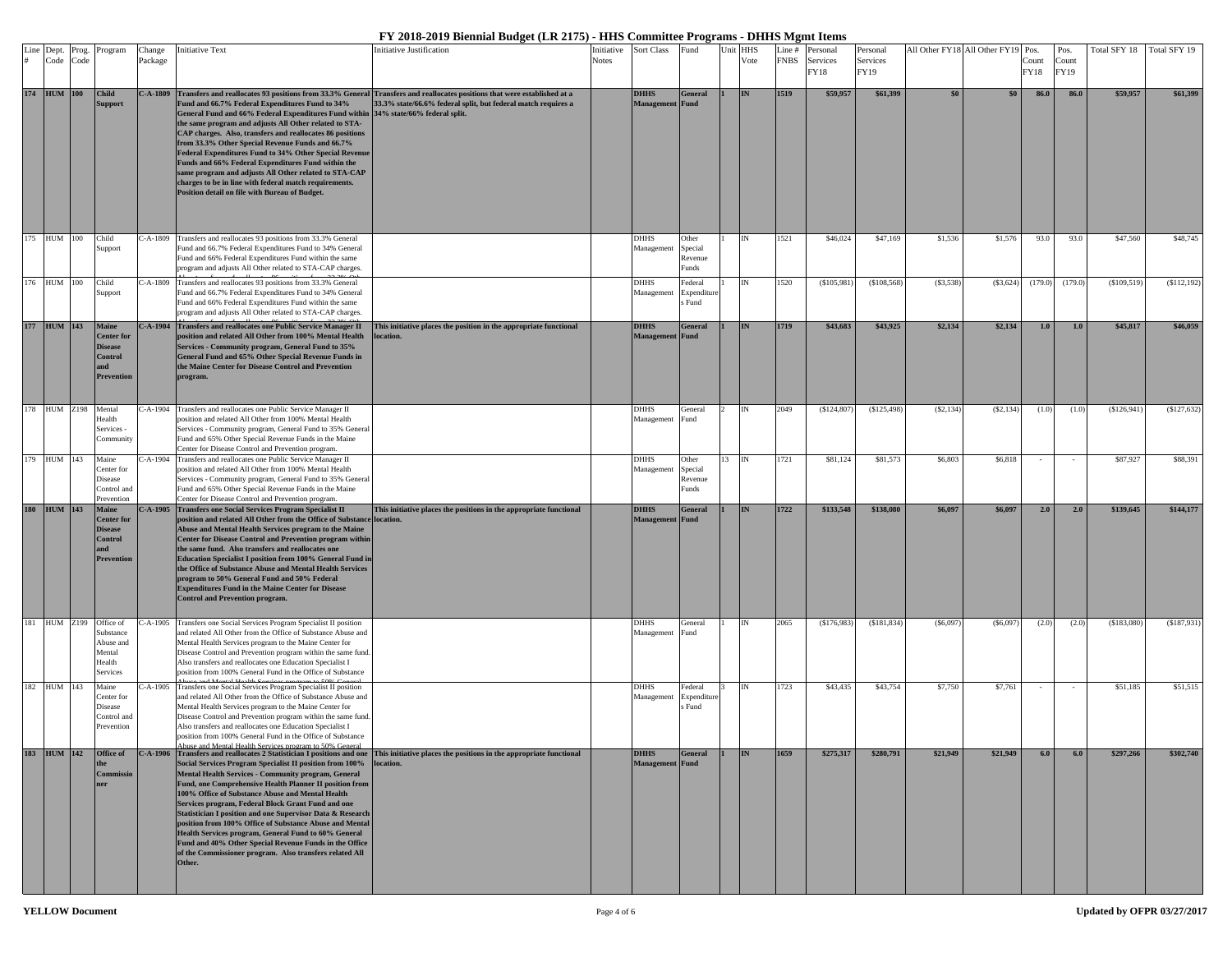|     | Line Dept.          | Prog. | Program                             | Change     | <b>Initiative Text</b>                                                                                                                         | nitiative Justification                                                                                                                                                                                     | Initiative   | Sort Class                | Fund                   | Unit HHS  | Line #      | Personal     | Personal    |             | All Other FY18 All Other FY19 Pos. |       | Pos.        | Total SFY 18 Total SFY 19 |               |
|-----|---------------------|-------|-------------------------------------|------------|------------------------------------------------------------------------------------------------------------------------------------------------|-------------------------------------------------------------------------------------------------------------------------------------------------------------------------------------------------------------|--------------|---------------------------|------------------------|-----------|-------------|--------------|-------------|-------------|------------------------------------|-------|-------------|---------------------------|---------------|
| #   | Code                | Code  |                                     | Package    |                                                                                                                                                |                                                                                                                                                                                                             | <b>Notes</b> |                           |                        | Vote      | <b>FNBS</b> | Services     | Services    |             |                                    | Count | Count       |                           |               |
|     |                     |       |                                     |            |                                                                                                                                                |                                                                                                                                                                                                             |              |                           |                        |           |             | FY18         | FY19        |             |                                    | FY18  | <b>FY19</b> |                           |               |
|     |                     |       |                                     |            |                                                                                                                                                |                                                                                                                                                                                                             |              |                           |                        |           |             |              |             |             |                                    |       |             |                           |               |
|     | 184 HUM Z198        |       | Mental<br>Health                    | C-A-1906   | Transfers and reallocates 2 Statistician I positions and one<br>Social Services Program Specialist II position from 100%                       |                                                                                                                                                                                                             |              | <b>DHHS</b><br>Management | General<br>Fund        | IN        | 2050        | (S209.624)   | (\$211,279  | (S18, 291)  | (\$18,291)                         | (3.0) | (3.0)       | (\$227,915)               | (\$229,570)   |
|     |                     |       | Services -                          |            | Mental Health Services - Community program, General Fund,                                                                                      |                                                                                                                                                                                                             |              |                           |                        |           |             |              |             |             |                                    |       |             |                           |               |
|     |                     |       | Communit                            |            | one Comprehensive Health Planner II position from 100%                                                                                         |                                                                                                                                                                                                             |              |                           |                        |           |             |              |             |             |                                    |       |             |                           |               |
| 185 | HUM Z199            |       | Office of                           | $C-A-1906$ | Office of Substance Abuse and Mental Health Services<br>Transfers and reallocates 2 Statistician I positions and one                           |                                                                                                                                                                                                             |              | <b>DHHS</b>               | General                |           | 2066        | (S164.658)   | (\$168, 281 | (S12, 194)  | ( \$12,194)                        | (2.0) | (2.0)       | (\$176,852)               | (\$180,475)   |
|     |                     |       | Substance                           |            | Social Services Program Specialist II position from 100%                                                                                       |                                                                                                                                                                                                             |              | Management                | Fund                   |           |             |              |             |             |                                    |       |             |                           |               |
|     |                     |       | Abuse and                           |            | Mental Health Services - Community program, General Fund,                                                                                      |                                                                                                                                                                                                             |              |                           |                        |           |             |              |             |             |                                    |       |             |                           |               |
|     |                     |       | Mental<br>Joalth                    |            | one Comprehensive Health Planner II position from 100%                                                                                         |                                                                                                                                                                                                             |              |                           |                        |           |             |              |             |             |                                    |       |             |                           |               |
| 186 | HUM 142             |       | Office of the C-A-1906              |            | Office of Substance Abuse and Mental Health Servi<br>Transfers and reallocates 2 Statistician I positions and one                              |                                                                                                                                                                                                             |              | <b>DHHS</b>               | Other                  |           | 660         | \$183,546    | \$187,197   | \$21,248    | \$21,370                           |       |             | \$204,794                 | \$208,567     |
|     |                     |       | Commissio                           |            | Social Services Program Specialist II position from 100%                                                                                       |                                                                                                                                                                                                             |              | Management                | Special                |           |             |              |             |             |                                    |       |             |                           |               |
|     |                     |       |                                     |            | Mental Health Services - Community program, General Fund,                                                                                      |                                                                                                                                                                                                             |              |                           | Revenue                |           |             |              |             |             |                                    |       |             |                           |               |
|     |                     |       |                                     |            | one Comprehensive Health Planner II position from 100%<br>ffice of Substance Abuse and Mental Health Service                                   |                                                                                                                                                                                                             |              |                           | Funds                  |           |             |              |             |             |                                    |       |             |                           |               |
|     |                     |       | 187 HUM Z199 Office of              | $C-A-1906$ | Transfers and reallocates 2 Statistician I positions and one                                                                                   |                                                                                                                                                                                                             |              | <b>DHHS</b>               | Federal                |           | 2067        | (\$84,581)   | (S88, 428)  | (S2, 823)   | (S2,952)                           | (1.0) | (1.0)       | (S87, 404)                | (S91, 380)    |
|     |                     |       | Substance                           |            | Social Services Program Specialist II position from 100%                                                                                       |                                                                                                                                                                                                             |              | Management                | <b>Block Gran</b>      |           |             |              |             |             |                                    |       |             |                           |               |
|     |                     |       | Abuse and<br>Mental                 |            | Mental Health Services - Community program, General Fund,<br>one Comprehensive Health Planner II position from 100%                            |                                                                                                                                                                                                             |              |                           | hnd                    |           |             |              |             |             |                                    |       |             |                           |               |
|     |                     |       |                                     |            | Office of Substance Abuse and Mental Health Services<br>C-A-1910 Transfers and reallocates one Behavioral Health Program                       |                                                                                                                                                                                                             |              |                           |                        |           |             |              |             |             |                                    |       |             |                           |               |
|     | 188 HUM 129         |       | Office of                           |            |                                                                                                                                                | This initiative places the positions in the appropriation functional                                                                                                                                        |              | <b>DHHS</b>               | <b>General</b>         | <b>IN</b> | 1559        | \$102,813    | \$106,133   | \$6,097     | \$6,097                            | 2.0   | 2.0         | \$108,910                 | \$112,230     |
|     |                     |       | <b>MaineCare</b><br><b>Services</b> |            | Coordinator position and one Deputy Director Office of<br>Aging and Mental Health Services position and related All                            | cation.                                                                                                                                                                                                     |              | Management Fund           |                        |           |             |              |             |             |                                    |       |             |                           |               |
|     |                     |       |                                     |            | Other from 100% Mental Health Services - Community                                                                                             |                                                                                                                                                                                                             |              |                           |                        |           |             |              |             |             |                                    |       |             |                           |               |
|     |                     |       |                                     |            | program, General Fund to 50% General Fund and 50%                                                                                              |                                                                                                                                                                                                             |              |                           |                        |           |             |              |             |             |                                    |       |             |                           |               |
|     |                     |       |                                     |            | Federal Expenditures Fund in the Office of MaineCare                                                                                           |                                                                                                                                                                                                             |              |                           |                        |           |             |              |             |             |                                    |       |             |                           |               |
|     |                     |       |                                     |            | Services program. Also transfers and reallocates one                                                                                           |                                                                                                                                                                                                             |              |                           |                        |           |             |              |             |             |                                    |       |             |                           |               |
|     |                     |       |                                     |            | <b>Integrated System Manager position and related All Other</b><br>from 100% Mental Health Services - Community program                        |                                                                                                                                                                                                             |              |                           |                        |           |             |              |             |             |                                    |       |             |                           |               |
|     |                     |       |                                     |            | General Fund to 60% General Fund and 40% Other                                                                                                 |                                                                                                                                                                                                             |              |                           |                        |           |             |              |             |             |                                    |       |             |                           |               |
|     |                     |       |                                     |            | Special Revenue Funds in the Office of the Commissioner                                                                                        |                                                                                                                                                                                                             |              |                           |                        |           |             |              |             |             |                                    |       |             |                           |               |
|     |                     |       |                                     |            | program.                                                                                                                                       |                                                                                                                                                                                                             |              |                           |                        |           |             |              |             |             |                                    |       |             |                           |               |
|     |                     |       |                                     |            |                                                                                                                                                |                                                                                                                                                                                                             |              |                           |                        |           |             |              |             |             |                                    |       |             |                           |               |
|     |                     |       |                                     |            |                                                                                                                                                |                                                                                                                                                                                                             |              |                           |                        |           |             |              |             |             |                                    |       |             |                           |               |
|     | 189 HUM 142         |       | Commission                          |            | Office of the C-A-1910 Transfers and reallocates one Behavioral Health Program<br>Coordinator position and one Deputy Director Office of Aging |                                                                                                                                                                                                             |              | <b>DHHS</b><br>Management | General<br>Fund        | IN        | 1661        | \$68,840     | \$72,364    | \$3,658     | \$3,658                            | 1.0   | 1.0         | \$72,498                  | \$76,022      |
|     |                     |       |                                     |            | and Mental Health Services position and related All Other from                                                                                 |                                                                                                                                                                                                             |              |                           |                        |           |             |              |             |             |                                    |       |             |                           |               |
|     |                     |       |                                     |            | 100% Mental Health Services - Community program, General                                                                                       |                                                                                                                                                                                                             |              |                           |                        |           |             |              |             |             |                                    |       |             |                           |               |
|     | 190 HUM Z198 Mental |       |                                     | $C-A-1910$ | Transfers and reallocates one Behavioral Health Program                                                                                        |                                                                                                                                                                                                             |              | <b>DHHS</b>               | General                | IN        | 2051        | (\$320,349)  | (\$332,864  | (S9,755)    | (S9, 755)                          | (3.0) | (3.0)       | (\$330,104)               | (S342, 619)   |
|     |                     |       | Health                              |            | Coordinator position and one Deputy Director Office of Aging                                                                                   |                                                                                                                                                                                                             |              | Management                | Fund                   |           |             |              |             |             |                                    |       |             |                           |               |
|     |                     |       | Services -<br><b>Community</b>      |            | and Mental Health Services position and related All Other fron                                                                                 |                                                                                                                                                                                                             |              |                           |                        |           |             |              |             |             |                                    |       |             |                           |               |
|     |                     |       |                                     |            | 100% Mental Health Services - Community program, General                                                                                       |                                                                                                                                                                                                             |              |                           |                        |           |             |              |             |             |                                    |       |             |                           |               |
|     | 191 HUM 142         |       | Office of the C-A-1910<br>Commissio |            | Transfers and reallocates one Behavioral Health Program<br>Coordinator position and one Deputy Director Office of Aging                        |                                                                                                                                                                                                             |              | <b>DHHS</b><br>Management | Other<br>Special       | <b>IN</b> | 1662        | \$45,892     | \$48,241    | \$4,052     | \$4,131                            |       |             | \$49,944                  | \$52,372      |
|     |                     |       |                                     |            | and Mental Health Services position and related All Other fron                                                                                 |                                                                                                                                                                                                             |              |                           | Revenue                |           |             |              |             |             |                                    |       |             |                           |               |
|     |                     |       |                                     |            | 100% Mental Health Services - Community program, General                                                                                       |                                                                                                                                                                                                             |              |                           | Funds                  |           |             |              |             |             |                                    |       |             |                           |               |
|     | 192 HUM 129         |       | Office of                           | $C-A-1910$ | Transfers and reallocates one Behavioral Health Program                                                                                        |                                                                                                                                                                                                             |              | <b>DHHS</b>               | Federal                | <b>IN</b> | 1560        | \$102,804    | \$106,126   | \$9,732     | \$9,843                            |       |             | \$112,536                 | \$115,969     |
|     |                     |       | MaineCare                           |            | Coordinator position and one Deputy Director Office of Aging                                                                                   |                                                                                                                                                                                                             |              | Management                | Expenditur             |           |             |              |             |             |                                    |       |             |                           |               |
|     |                     |       | <b>Services</b>                     |            | and Mental Health Services position and related All Other from                                                                                 |                                                                                                                                                                                                             |              |                           | Fund                   |           |             |              |             |             |                                    |       |             |                           |               |
|     |                     |       |                                     |            | 100% Mental Health Services - Community program, General                                                                                       |                                                                                                                                                                                                             |              |                           |                        |           |             |              |             |             |                                    |       |             |                           |               |
|     | 193 HUM Z198        |       | Mental<br><b>Health</b>             | $C-A-1922$ | Community program to the Brain Injury program within                                                                                           | Transfers appropriation from the Mental Health Services - Oversight of three nursing home contracts will move to the Office Initiative<br>of Aging and Disability Services in January 2017. This initiative | Nets to      | <b>DHHS</b><br>Management | <b>General</b><br>Fund | <b>IN</b> | 2053        | \$0          | \$0         | (\$554,228) | $(\$554,228)$                      |       | <b>.</b>    | $(\$554,228)$             | $(\$554,228)$ |
|     |                     |       | Services -                          |            | the same fund related to geriatric psychiatric services                                                                                        | aligns the funding with the programmatic responsibility.                                                                                                                                                    | Zero         |                           |                        |           |             |              |             |             |                                    |       |             |                           |               |
|     |                     |       | Communit                            |            | delivered in residential care facilities.                                                                                                      |                                                                                                                                                                                                             |              |                           |                        |           |             |              |             |             |                                    |       |             |                           |               |
|     |                     |       |                                     |            |                                                                                                                                                |                                                                                                                                                                                                             |              |                           |                        |           |             |              |             |             |                                    |       |             |                           |               |
| 194 |                     |       |                                     |            | HUM Z213 Brain Injury C-A-1922 Transfers appropriation from the Mental Health Services -                                                       |                                                                                                                                                                                                             | nitiative    | <b>DHHS</b>               | <b>General</b>         |           | 2145        | \$0          | \$0         | \$554,228   | \$554,228                          |       |             | \$554,228                 | \$554,228     |
|     |                     |       |                                     |            | Community program to the Brain Injury program within the                                                                                       |                                                                                                                                                                                                             |              | Nets to Zero Management   | Fund                   |           |             |              |             |             |                                    |       |             |                           |               |
|     |                     |       |                                     |            | ame fund related to geriatric psychiatric services delivered in<br>esidential care facilities.                                                 |                                                                                                                                                                                                             |              |                           |                        |           |             |              |             |             |                                    |       |             |                           |               |
|     |                     |       |                                     |            |                                                                                                                                                |                                                                                                                                                                                                             |              |                           |                        |           |             |              |             |             |                                    |       |             |                           |               |
|     | 195 HUM 129         |       | Office of                           |            | C-A-2003 Transfers and reallocates one Director Special Projects                                                                               | This initiative places these positions in the appropriate functional                                                                                                                                        |              | <b>DHHS</b>               | <b>General</b>         |           | 1561        | $(\$93,447)$ | (\$95,761)  | (\$6,278)   | $(\$6,278)$                        | (1.0) | (1.0)       | $(\$99,725)$              | (\$102,039)   |
|     |                     |       | MaineCar                            |            | position and related All Other funded 50% General Fund                                                                                         | ocation.                                                                                                                                                                                                    |              | Management                | Fund                   |           |             |              |             |             |                                    |       |             |                           |               |
|     |                     |       | <b>Services</b>                     |            | and 50% Federal Expenditures Fund in the Office of                                                                                             |                                                                                                                                                                                                             |              |                           |                        |           |             |              |             |             |                                    |       |             |                           |               |
|     |                     |       |                                     |            | MaineCare Services program to 60% General Fund and<br>40% Other Special Revenue Funds in the Office of the                                     |                                                                                                                                                                                                             |              |                           |                        |           |             |              |             |             |                                    |       |             |                           |               |
|     |                     |       |                                     |            | Commissioner program to align funding with duties. Also                                                                                        |                                                                                                                                                                                                             |              |                           |                        |           |             |              |             |             |                                    |       |             |                           |               |
|     |                     |       |                                     |            | transfers one Public Service Manager I position and                                                                                            |                                                                                                                                                                                                             |              |                           |                        |           |             |              |             |             |                                    |       |             |                           |               |
|     |                     |       |                                     |            | elated All Other funded 50% General Fund and 50%                                                                                               |                                                                                                                                                                                                             |              |                           |                        |           |             |              |             |             |                                    |       |             |                           |               |
|     |                     |       |                                     |            | Federal Expenditures Fund in the Office of MaineCare<br>Services program to 50% General Fund and 50% Other                                     |                                                                                                                                                                                                             |              |                           |                        |           |             |              |             |             |                                    |       |             |                           |               |
|     |                     |       |                                     |            | Special Revenue Funds in the Office of the Commissioner                                                                                        |                                                                                                                                                                                                             |              |                           |                        |           |             |              |             |             |                                    |       |             |                           |               |
|     |                     |       |                                     |            | program to align funding with duties.                                                                                                          |                                                                                                                                                                                                             |              |                           |                        |           |             |              |             |             |                                    |       |             |                           |               |
|     |                     |       |                                     |            |                                                                                                                                                |                                                                                                                                                                                                             |              |                           |                        |           |             |              |             |             |                                    |       |             |                           |               |
|     |                     |       |                                     |            |                                                                                                                                                |                                                                                                                                                                                                             |              |                           |                        |           |             |              |             |             |                                    |       |             |                           |               |
|     |                     |       |                                     |            |                                                                                                                                                |                                                                                                                                                                                                             |              |                           |                        |           |             |              |             |             |                                    |       |             |                           |               |